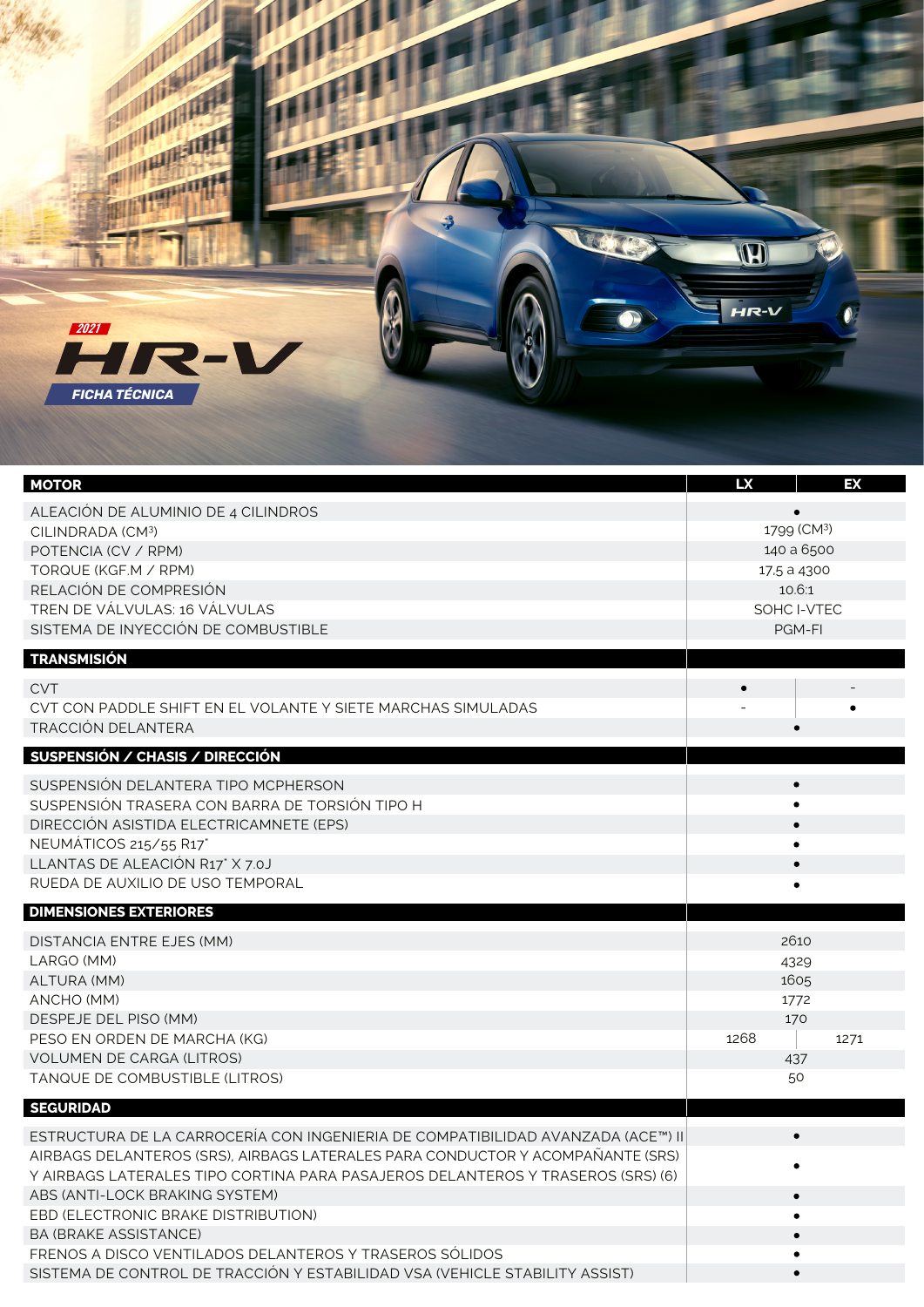| SISTEMA DE ASISTENCIA PARA ARRANQUE EN PENDIENTES (HSA)                           |                        |  |
|-----------------------------------------------------------------------------------|------------------------|--|
| FRENO DE MANO ELÉCTRICO (ELECTRIC PARKING BRAKE) (EPB)                            |                        |  |
| SISTEMA AUTOMÁTICO DE RETENCIÓN DE FRENADO (BRAKE HOLD)                           | $\bullet$              |  |
| CINTURONES DE SEGURIDAD DELANTEROS TIPO: 3 PUNTOS INERCIALES REGULABLE EN ALTURA, |                        |  |
| LIMITADOR DE ESFUERZO Y PRETENSIONADOR                                            |                        |  |
| CINTURONES DE SEGURIDAD TRASEROS TIPO: 3 PUNTOS INERCIALES                        | $\bullet$              |  |
| BLOQUEO DE SEGURIDAD PARA NIÑOS EN PUERTAS TRASERAS                               | $\bullet$              |  |
| FIJACIÓN DE ASIENTOS PARA NIÑOS (ISOFIX)                                          | $\bullet$              |  |
| APOYACABEZAS PARA 5 PASAJEROS                                                     |                        |  |
| LUCES DE MARCHA DIURNAS DRL DE LED                                                | $\bullet$              |  |
| SISTEMA DE CAMBIO DE CARRIL ONE TOUCH                                             |                        |  |
| CÁMARA DE ESTACIONAMIENTO TRASERA DE CON TRES ÁNGULOS VISUALES                    |                        |  |
| SISTEMA DE ALARMA PERIMETRAL                                                      | $\bullet$              |  |
| <b>INMOVILIZADOR DE MOTOR</b>                                                     | $\bullet$              |  |
| LLAVE TIPO NAVAJA CON COMANDO A DISTANCIA                                         | $\bullet$              |  |
| <b>CARACTERÍSTICAS EXTERIORES</b>                                                 |                        |  |
|                                                                                   |                        |  |
| FAROS DELANTEROS HALÓGENOS DOBLES CON PROYECTOR EN LA LUZ BAJA                    |                        |  |
| ENCENDIDO AUTOMÁTICO DE LUCES SON SENSOR CRESPUSCULAR                             |                        |  |
| FAROS ANTINIEBLA DELANTEROS HALÓGENOS                                             |                        |  |
| FAROS TRASEROS CON LUZ DE LED                                                     |                        |  |
| ESPEJOS LATERALES CON LUCES DE LED INTERMITENTES                                  |                        |  |
| MANIJA EXTERIOR DE PUERTAS DELANTERAS COLOR CARROCERÍA                            |                        |  |
| SPOILER TRASERO CON 3RA LUZ DE STOP DE LED                                        | $\bullet$              |  |
| PARRILLA DELANTERA CROMADA                                                        |                        |  |
|                                                                                   |                        |  |
| ANTENA EN EL TECHO DEL TIPO ALETA DE TIBURÓN                                      | $\bullet$              |  |
| EQUIPAMIENTO INTERIOR / COMODIDAD Y CONVENIENCIA                                  |                        |  |
|                                                                                   |                        |  |
| AIRE ACONDICIONADO                                                                |                        |  |
| CLIMATIZADOR AUTOMÁTICO DIGITAL TÁCTIL                                            |                        |  |
| INDICADOR DE TEMPERATURA EXTERIOR                                                 |                        |  |
| VOLANTE REVESTIDO EN CUERO                                                        |                        |  |
| COLUMNA DE DIRECCION REGULABLE EN ALTURA Y PROFUNDIDAD                            |                        |  |
| CONTROL DE VELOCIDAD CRUCERO                                                      |                        |  |
| <b>ECON ASSIT</b>                                                                 |                        |  |
| ONE TOUCH EN TODAS LAS VENTANILLAS CON ANTIPINZAMIENTO                            |                        |  |
| LUZ DE LECTURA DELANTERA                                                          |                        |  |
| LUZ EN ÁREA DE CARGA                                                              | $\bullet$              |  |
| ESPEJOS LATERALES ELÉCTRICOS                                                      |                        |  |
| ESPEJOS DE CORTESÍA (CONDUCTOR / PASAJERO) CON ILUMINACIÓN                        | $\bullet$              |  |
| CONSOLA CENTRAL CON APOYABRAZO DESLIZABLE Y COMPARTIMIENTO PORTAOBJETOS           | $\bullet$<br>$\bullet$ |  |
| PORTABOTELLAS EN LAS CUATRO PUERTAS                                               |                        |  |
| PORTAVASOS EN CONSOLA CENTRAL                                                     |                        |  |
| LIMPIAPARABRISAS CON FUNCIÓN INTERMITENTE DE VELOCIDAD VARIABLE                   |                        |  |
| APERTURA REMOTA DE TAPA DE TANQUE DE COMBUSTIBLE                                  |                        |  |
| TOMA DE 12 VOLTS                                                                  |                        |  |
| <b>ASIENTOS</b>                                                                   |                        |  |
| ASIENTO DE CONDUCTOR REGULABLE EN ALTURA                                          |                        |  |

 $\bullet$ 

ASIENTO TRASERO CON SISTEMA ULT (UTILITY - LONG - TALL)

TAPIZADOS DE TELA